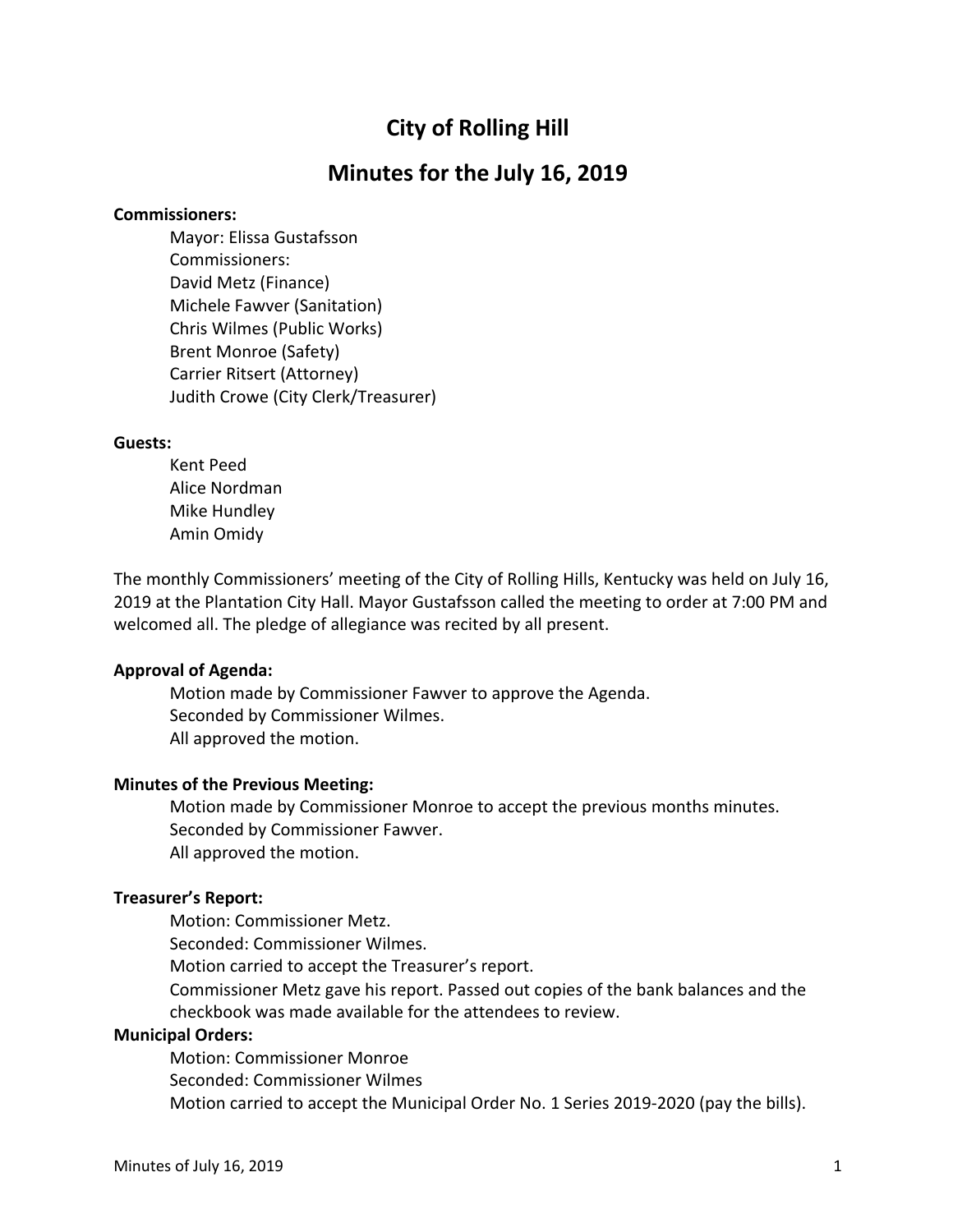## **Public Forum**:

A resident asked about the financial monies. Commissioner Metz explained how the tax rate works and what the monies are used for.

Amin Omidy, an engineer from a design group talked about what would be needed to work up the green space. The city would have to work on the storm drainage that would have to be worked up with MSD. He discussed that the city would work on grants to help pay and ask MSD to pay for their part.

#### **City Attorney:**

Grant for Codification – Judy talked with Richard from American Legal and he stated that we send all the ordinances to them and they will send us a quote. Then we apply for a grant to have the Codification done.

Municipal Order 1, Series 2018 Spending – tabled to the next meeting with changes.

Ethics Board Ordinance with Westwood and Meadow Vale. Commissioner Metz motion to have Carrie do a  $2<sup>nd</sup>$  reading of the Ethics Ordinance. Commissioner Monroe seconded. Motion carried to accept Carrie Ritsert reading the Ethics Ordinance.

Monthly Meeting location Ordinance. It was suggested that the city move their meeting location to the City of Meadow Vale Offices.

Commissioner Metz motion to have the  $2<sup>nd</sup>$  reading of moving the meeting location to the Meadow Vale City Hall by Carrie Ritsert.

Commissioner Fawver seconded.

Motion carried to have  $2^{nd}$  reading and poll taken of all Commissioners to accept. All commissioners voted to move the city meeting to Meadow Vale City Hall.

Mayor Gustafsson – Aye Commissioner Monroe - Aye

Commissioner Metz – Aye Commissioner Wilmes – Aye

Commissioner Fawver – Aye

It will be published in 30 days and the city will move to new location in August meeting.

#### **Sanitation:**

Commissioner Fawver gave her report. There was yard waste missed at two locations in the city. The bus stop trash was changed out once this month and debris was cleaned up surrounding the area.

Commissioner talked about the Villa Condos and verified that there are 35 units and what and how their garbage needs to be handled. Will ask if there is a larger dumpster that can be used at the complex.